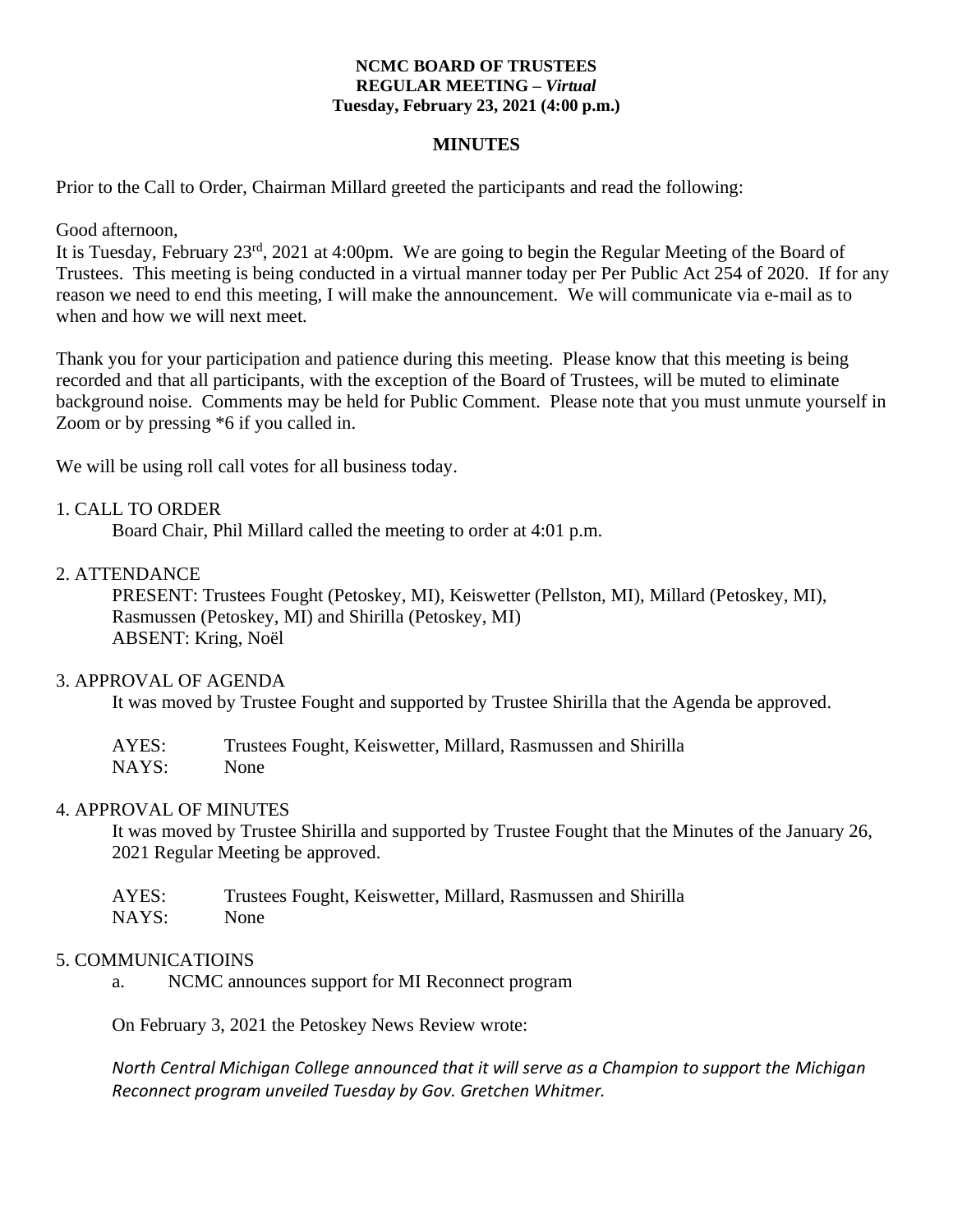*The program aims to help address a widening skills gap within the state's workforce. Hundreds of leading Michigan business, community, and legislative leaders say Reconnect is exactly what state employers need to alleviate the shortage of highly skilled and capable workers.* 

*….*

*As a Champion, North Central has committed to spreading the word about the opportunity Michigan Reconnect is providing for eligible adults locally and statewide. The program is specifically designed for residents who are 25 years or older and have obtained a high school diploma or equivalent. Michigan Reconnect will help pay the costs of tuition or training for eligible adults who want to pursue an associate degree or technical degree. The program also offers skills scholarships to help cover the cost of tuition at more than 70 private training schools with 120 programs to earn certification in manufacturing, construction, information technology, health care, or business management.* 

*….*

Full article can be found online at: [https://www.petoskeynews.com/news/community/north-central](https://www.petoskeynews.com/news/community/north-central-michigan-college-announces-support-for-michigan-reconnect-program/article_7e29230a-fe10-50f0-8e41-2e0c72061171.html)[michigan-college-announces-support-for-michigan-reconnect-program/article\\_7e29230a-fe10-50f0-](https://www.petoskeynews.com/news/community/north-central-michigan-college-announces-support-for-michigan-reconnect-program/article_7e29230a-fe10-50f0-8e41-2e0c72061171.html) [8e41-2e0c72061171.html](https://www.petoskeynews.com/news/community/north-central-michigan-college-announces-support-for-michigan-reconnect-program/article_7e29230a-fe10-50f0-8e41-2e0c72061171.html)

b. NCMC Releases Fall 2020 Scholars List, Opens New Scholarship Cycle

On February 3, 2021 the Petoskey News Review wrote:

*North Central Michigan College's Fall 2020 Scholars List includes 389 students who have achieved top academic honors.*

*Thirty-four students notched highest academic honors and were named to the President's List for earning a 4.0 grade point average in at least 12 credit hours (full-time status). An additional 150 fulltime students earned a GPA of 3.5-3.999 and were named to the Dean's List, and 205 students earned a place on the Scholar's List with a 3.5 or higher GPA for 6-12 credit hours.*

*The complete list of students who earned academic honors is available at [ncmich.edu/scholars.](http://ncmich.edu/scholars)*

# *Cycle 1 scholarship application window opens*

*North Central has issued a call for Cycle 1 scholarship applications for funds to be awarded during the Fall 2021 and Winter 2022 semesters. Cycle 1 applications will be accepted through April 15. The scholarship application is available at [ncmich.edu/scholarships.](http://ncmich.edu/scholarships)*

*More than \$42,000 was awarded in Cycle 3 scholarship dollars for the current Winter 2021 semester. All 56 students who applied during Cycle 3 were awarded funds, and the largest scholarship granted was \$5,000.*

*"Such a robust scholarship program is only possible thanks to our generous donors, who recognize that investing in a student's potential is truly life-changing — for both the student and the donor," said Chelsea Platte, executive director of the NCMC Foundation.*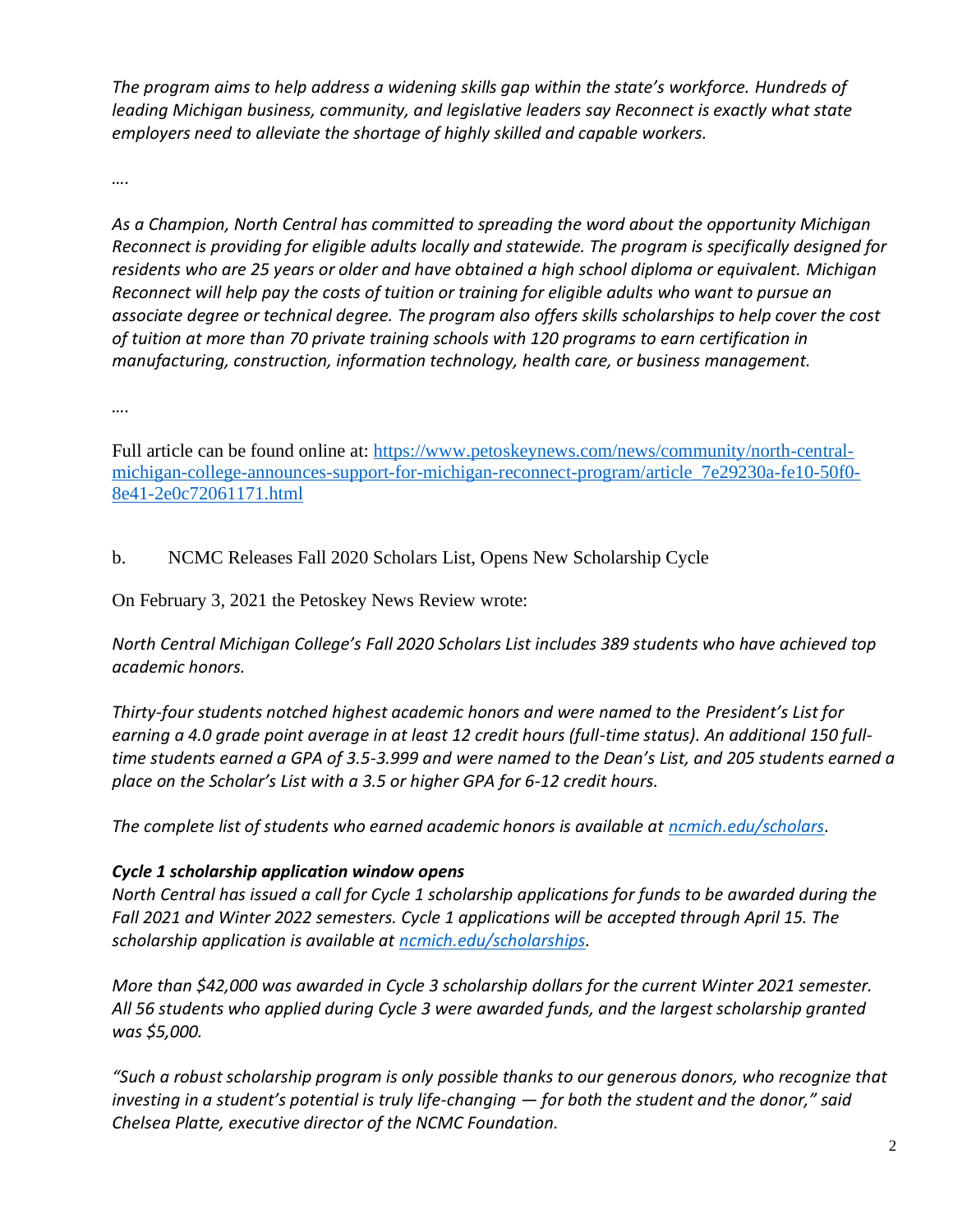Full article can be found online at: [https://www.petoskeynews.com/news/community/north-central](https://www.petoskeynews.com/news/community/north-central-releases-fall-2020-scholars-list-opens-new-scholarship-cycle/article_2a0512a1-8293-5c36-bed1-29306b1acdf2.html)[releases-fall-2020-scholars-list-opens-new-scholarship-cycle/article\\_2a0512a1-8293-5c36-bed1-](https://www.petoskeynews.com/news/community/north-central-releases-fall-2020-scholars-list-opens-new-scholarship-cycle/article_2a0512a1-8293-5c36-bed1-29306b1acdf2.html) [29306b1acdf2.html](https://www.petoskeynews.com/news/community/north-central-releases-fall-2020-scholars-list-opens-new-scholarship-cycle/article_2a0512a1-8293-5c36-bed1-29306b1acdf2.html)

c. 9&10 News - Gov. Whitmer's Budget Plan Looks to Boost Education Funding

On February 11, 2020 Kevin Hodge and Jenna Lillie from 9&10 News wrote:

*Governor Whitmer's budget calls for a huge increase in support for education throughout Michigan. The plan would aid college students with the Futures for Frontliners program, which is meant as a thank you to frontline workers for their efforts during the pandemic by eliminating tuition at community colleges.*

*….*

*\$120 million will be allocated to the Michigan Reconnect Program, allowing those older than 25 to receive free tuition at community colleges to pursue an associate's degree. "They've been out in life," said Dr. Finley. "They see the value of higher education and can do that and educational attainment speaks to wages earned, speaks to our communities thriving in a better way. So, it helps us all to have these programs available."*

*….*

Full article can be found online at: [https://www.9and10news.com/2021/02/11/gov-whitmers-budget](https://www.9and10news.com/2021/02/11/gov-whitmers-budget-plan-looks-to-boost-education-funding/)[plan-looks-to-boost-education-funding/](https://www.9and10news.com/2021/02/11/gov-whitmers-budget-plan-looks-to-boost-education-funding/)

## 6. SCHEDULED PUBLIC COMMENT None.

# 7. FINANCIAL REPORT

Dr. Tom Zeidel, Interim Vice President for Finance & Facilities was asked by Trustee Fought to provide a financial report for January 2021. Tom certified that the financials from January 2021 are within the adopted tentative budget for 2020-21.

It was moved by Trustee Fought and supported by Trustee Keiswetter that the financial report and statement of bills be accepted as submitted.

AYES: Trustees Fought, Keiswetter, Millard, Rasmussen and Shirilla NAYS: None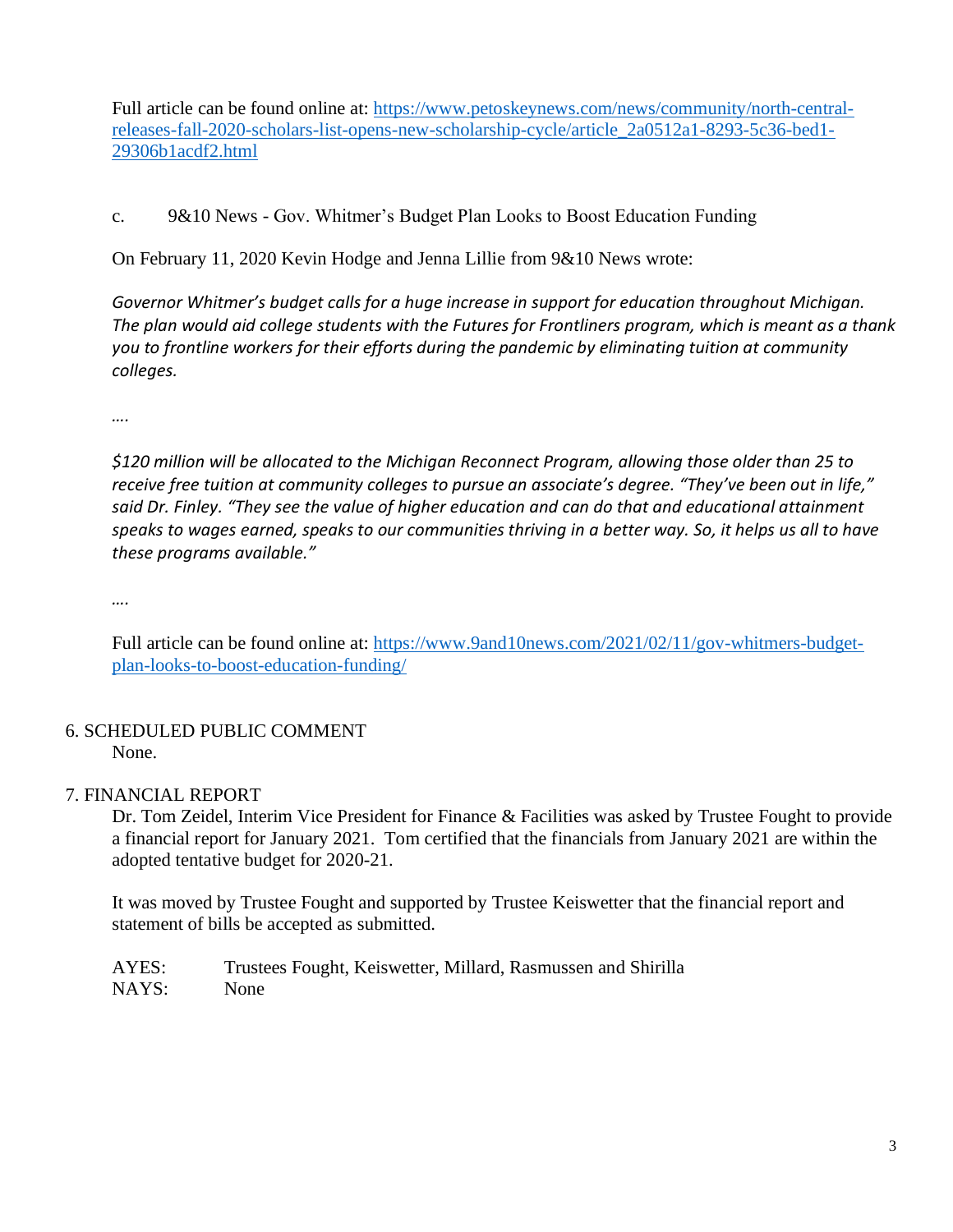## 8. PRESIDENTS REPORTS

a. HVAC Air Flow Study

On Thursday, February 11, 2021, President Finley shared the following with the Campus Community:

*As promised during today's All Campus Meeting, attached is the North Central Michigan College 2020 Air Flow Study Report provided by Temperature Control, Inc. of Traverse City. As I shared, all of the units are operating as designed. …*

*We've been patiently persistent in pursuing completion of this air flow study. The Acronyms and Methodology information found on the final page of the report was received after hours Friday, February 5, 2021. As noted on the final page, sampling occurred in both September and November 2020, and this work was completed in January 2021. Thanks for your patience in this matter.*

b. Senate Subcommittee on Universities and Community Colleges Testimony

On Thursday February 11, 2021 Dr. Finley, alongside Dr. Bill Pink testified to the Senate Appropriations Subcommittee on Universities and Community Colleges on the topic – Lessons learned educating students during a pandemic.

On Tuesday, February 15, 2021 MCCA President, Mike Hansen wrote the following message in his weekly update:

*It was a busy week in Lansing last week as the Governor released her budget recommendations for next fiscal year. In addition, the Senate Appropriations Subcommittee on Universities and Community Colleges heard testimony on college responses to the pandemic from Dr. Bill Pink and Dr. David Finley who both did an outstanding job sharing the work our sector has been engaged in to keep students safe, while providing them the learning opportunities they need.*

c. BTT Campaign Public Launch & Update

On Thursday, January 28, 2021, the Building Tomorrow Together Public Launch Campaign streamed live, with roughly 90 participants. Within the first few days following the launch of the event we have had 581 views.

*Thank you to those who participated in our recent community launch event for the Building Tomorrow Together campaign. If you were unable to join us live, you can still view the virtual event on our YouTube page (or [https://www.youtube.com/watch?v=H5wXMYgZClA\)](https://www.youtube.com/watch?v=H5wXMYgZClA).*

*At the event, we shared several alumni stories that really captured the heart and spirit of the North Central experience. Do you have a North Central story – as a student, parent, or community member? Please share it with the Foundation (or click here [https://us17.list](https://us17.list-manage.com/survey?u=52c9474f746000697dd832db8&id=fde8dab4c9&attribution=false&e=0b54156417)[manage.com/survey?u=52c9474f746000697dd832db8&id=fde8dab4c9&attribution=false&e=0b54156](https://us17.list-manage.com/survey?u=52c9474f746000697dd832db8&id=fde8dab4c9&attribution=false&e=0b54156417) [417\)](https://us17.list-manage.com/survey?u=52c9474f746000697dd832db8&id=fde8dab4c9&attribution=false&e=0b54156417).* 

*We look forward to partnering with our local community members and alumni to make this campaign a success – we've made tremendous progress and are working hard to raise the remaining \$1.5 million*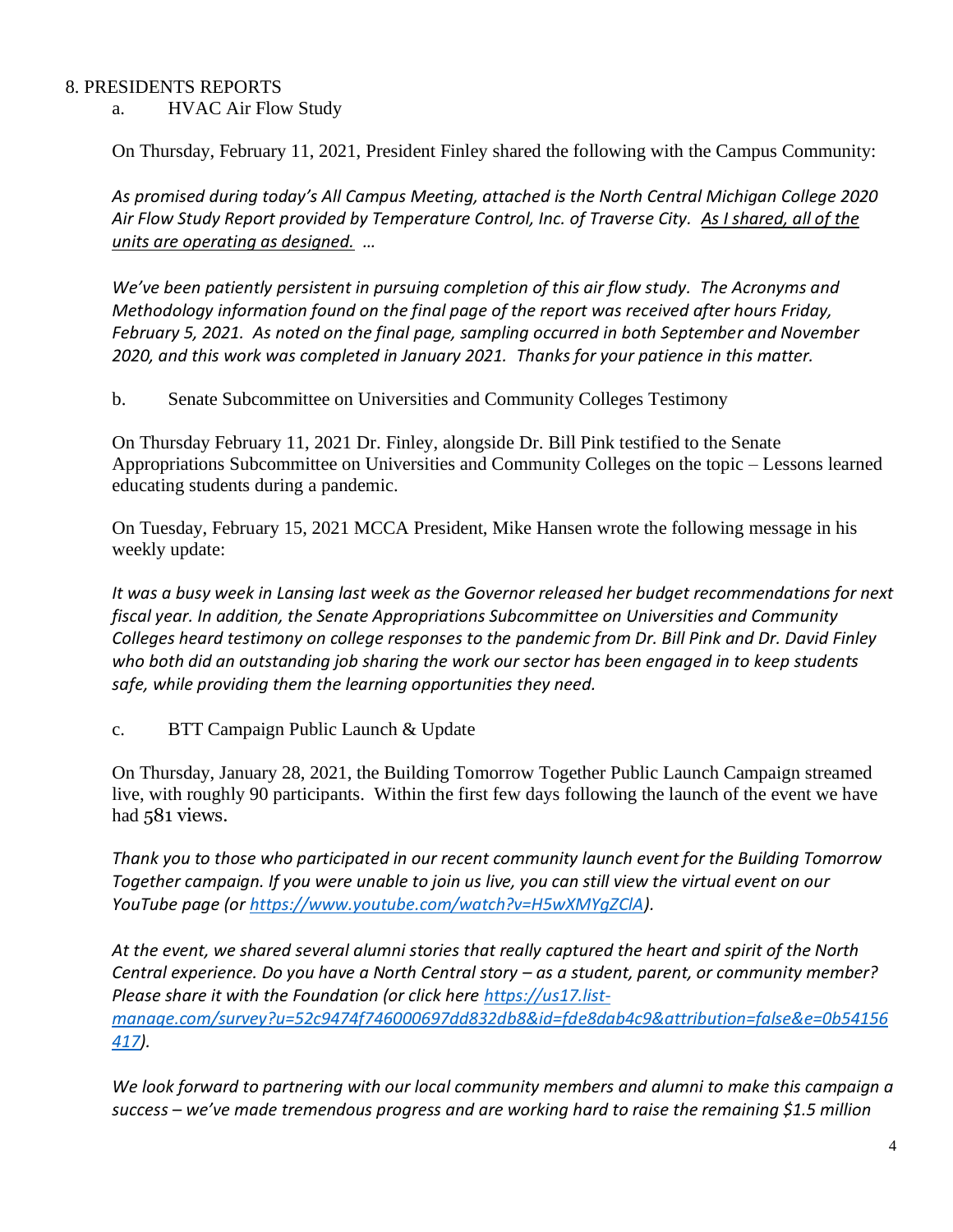*for this important \$9.9 million investment in the college's next generation of learners. But we need your help! If you are interested in helping us spread the word, volunteering directly with the campaign, taking a socially-distanced tour to see the progress for yourself, or learning how you can make a personal investment in the project contact the Foundation Office today!* 

# d. HLC Assessment Academy

On Wednesday, February 10, 2021, the College received confirmation that North Central Michigan College was accepted into the HLC Assessment Academy. The institution is now part of a network of nearly 300 institutions, 40 mentors and six Scholars committed to institutional improvement in the area of assessment of student learning. Over the next four years, it is President Finley's hope that the College finds the work being done by your peer institutions, as well as the guidance provided by the Academy mentors and Scholars, to be valuable resources informing our College's practice.

# 9. COMMITTEE REPORTS

a. Finance and Facilities Committee

The Finance & Facilities Committee met on Tuesday, February 16, 2021 to review and discuss the January 2021 Financial Report and Statement of Bills, a Proposed Tuition Increase for the 2021-2022 school year, the Howard Street Extension Project, and securing a search consultant for the VPAA position.

Trustee Fought provided the following backgrounds and motions:

i. Proposed Tuition Increases 20-21

This is the time of year that we need to set tuition and other rates for fiscal 2021-2022 in order to comply with the federal student financial aid timetable. Accordingly, I will offer a series of motions dealing with tuition, room, and meal plan rates for next year. The rates will become effective start with the summer 2021 session.

It was moved by Trustee Fought and supported by Trustee Rasmussen that tuition rates for school year 2021-2022 be:

| In-district             | \$132 per contact hour |
|-------------------------|------------------------|
| Out-of-district         | \$219 per contact hour |
| Out-of-state            | \$284 per contact hour |
| (In-district nursing)   | \$162 per contact hour |
| Out-of-district nursing | \$249 per contact hour |
| Out-of-state nursing    | \$314 per contact hour |
| In-district dual        | \$132 per contact hour |
| Out-of-district dual    | \$164 per contact hour |

These rates represent an increase from fiscal 2020-2021 of roughly 2.3%.

It was moved by Trustee Fought and supported by Trustee Keiswetter that the semester room rates per student for the school year 2021-2022 be:

Single room occupancy \$2,600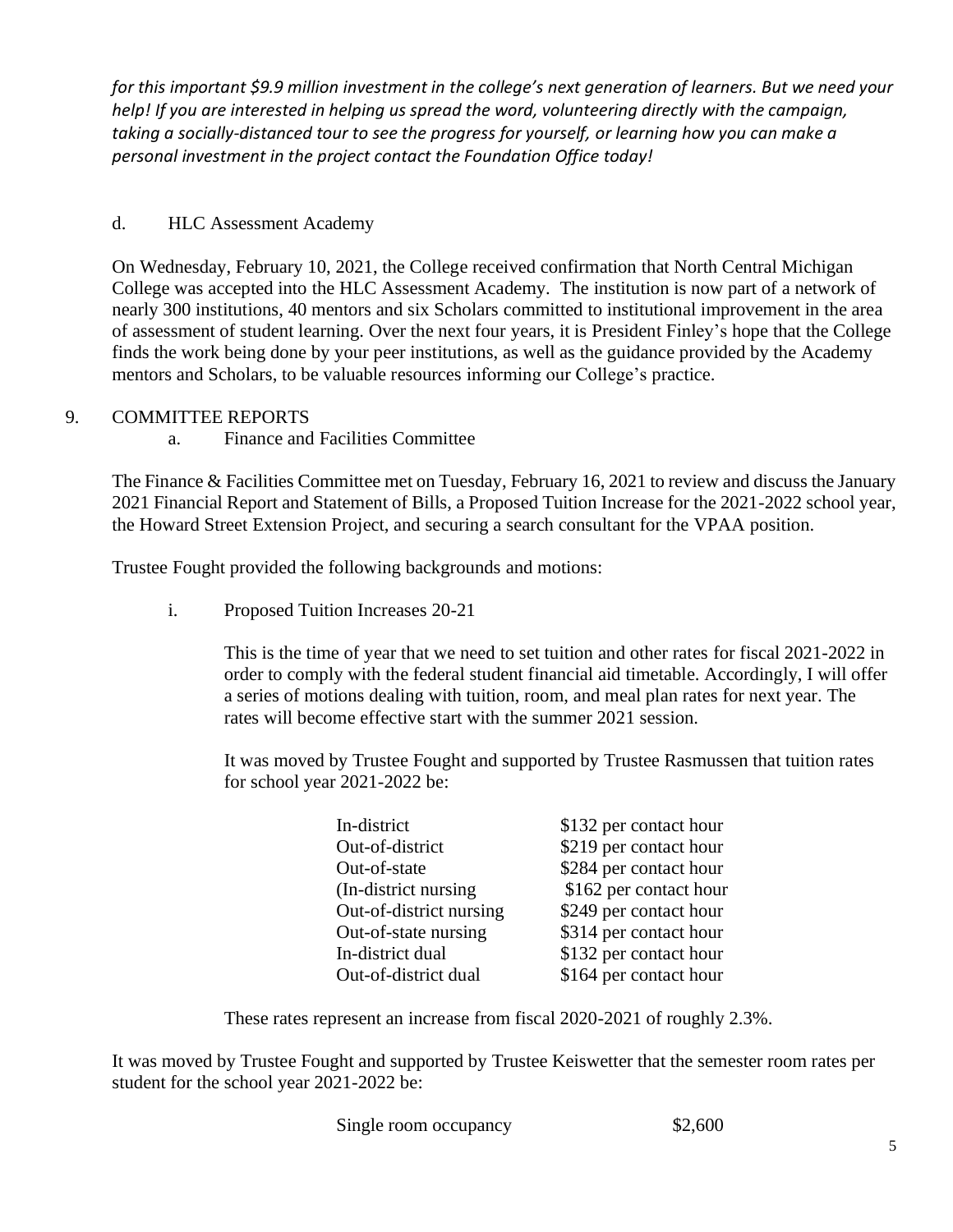Double room occupancy \$2,000

These rates represent an increase of \$100 per student per semester over the rates in effect during the school year 2020-2021.

AYES: Trustees Fought, Keiswetter, Millard, Rasmussen and Shirilla NAYS: None

> For the current school year**,** the College combined five fees into a Universal (Single) Fee in order to make the registration process less cumbersome. The plan is to continue this fee arrangement during the  $2021 - 2022$  school year. For accounting purposes, this fee will be allocated to five different revenue categories including Student Success, Building and Energy, Technology, Registration, and Activities charge.

It was moved by Trustee Fought and supported by Trustee Shirilla that the Universal (Single) Fee be kept at \$28 per contact hour for the 2021 – 2022 school year, which is unchanged from the prior 2020- 2021 school year.

AYES: Trustees Fought, Keiswetter, Millard, Rasmussen and Shirilla NAYS: None

ii. Howard Street Extension Project

It has long been a desire of the College to complete a second entrance and exit from the parking lot to the south of the SCRC building. Completing this road would provide roads that would ring the college campus, hence the "ring road."

Over the past, the Little Traverse Bay Bands of Odawa Indians (LTBB) has let it be known that some of the funds coming into its position might be available to assist in the financing of the ring road. Things have now progressed to the point LTBB has prepared an agreement that sets forth the financial contribution of LTBB, the College's responsibility for costs beyond that amount, a timetable, and other considerations necessary to proceed with the project.

According to the agreement, LTBB has agreed to commit an amount not to exceed \$450,000, \$50,000 for engineering and \$400,000 for construction, towards the project. NCMC would then be responsible for costs in excess of those amounts, which are currently estimated to be approximately \$400,000.

The agreement has now been delivered to the College for action by its Board and signing.

It was moved by Trustee Fought and supported by Trustee Shirilla that the College enter into an agreement with the Little Traverse Bay Bands of Odawa Indians (LTBB) for the joint financing and construction of the Howard Street Extension, communally referred to as the "Ring Road," which has an estimated cost of \$800,000 and the recognition that LTBB is committed to contributing at least \$400,000 for the project. Further, it is agreed to embark on the first phase of the project, being retention of engineering services regarding the road at this time.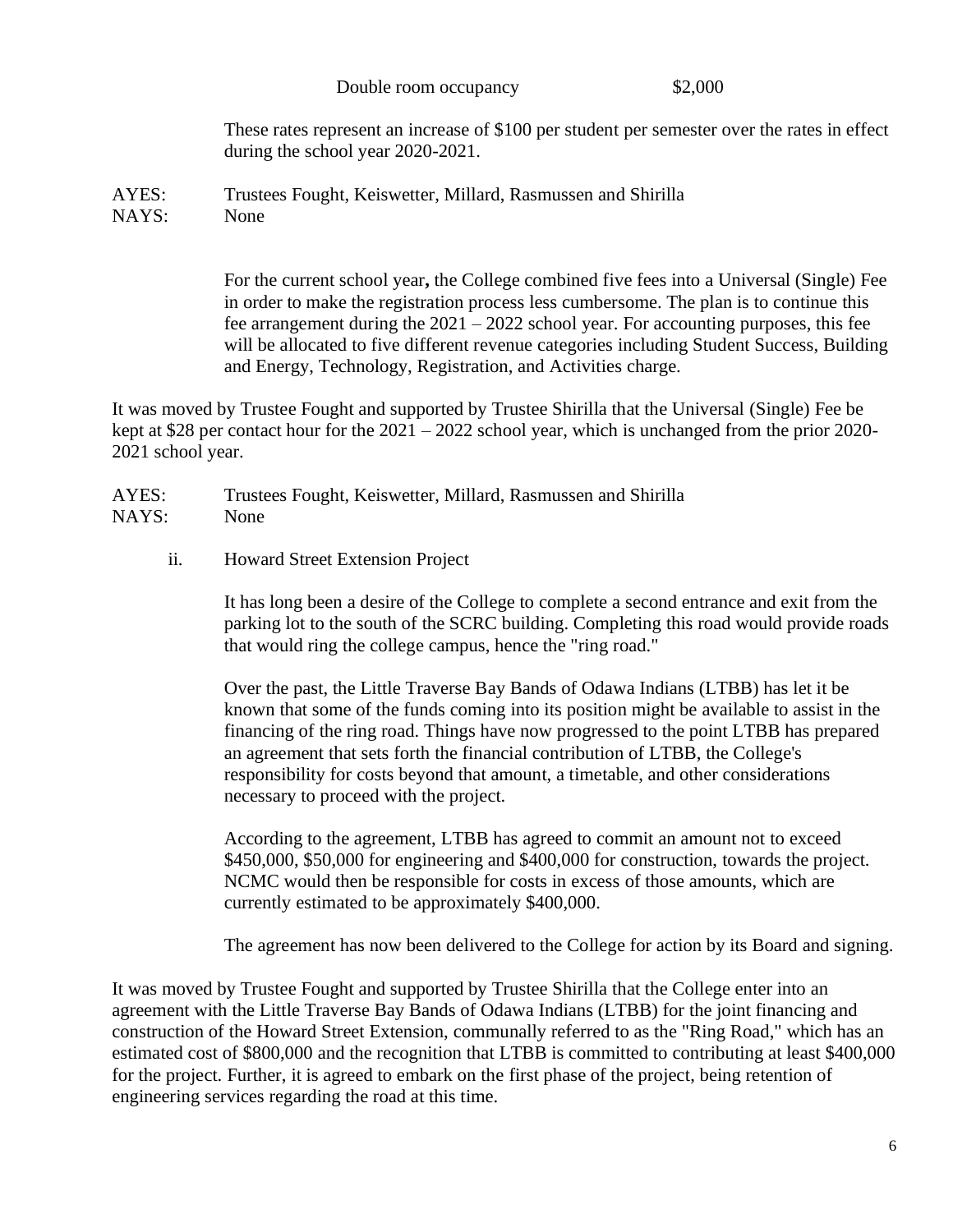AYES: Trustees Fought, Keiswetter, Millard, Rasmussen and Shirilla NAYS: None

iii. Search Consultant Update

The College has received notice from the Provost, Dr. Pete Olson, that he plans to retire at the end of this, the 2020-2021, school year.

We had great success in retaining and working with the Pauly Group, Inc. in our search for a college president and because the Pauly Group, Inc is familiar with the College, its believed desirable that we again retain this firm to assist in the search for a replacement Vice President of Academic Affairs.

Further, a fee proposal has been received from the Pauly Group, Inc. and has been negotiated to a fee not to exceed \$35,000 for as comprehensive full search services via video conference meetings. It was believed that this level of service would be appropriate verses a level of service involving sight visits. Service via video conferenceing was chosen for economic reasons and because of Pauly Group's recent prior service.

It was moved by Trustee Fought and supported by Trustee Rasmussen that Pauly Group, Inc. be retained to provide a comprehensive full search services via video conference meetings for a vice-president of academic affairs for North Central Michigan College at a cost not to exceed \$35,000.

AYES: Trustees Fought, Keiswetter, Millard, Rasmussen and Shirilla NAYS: None

b. Personnel Committee

The Personnel Committee met on Wednesday, February 10, 2021 to discuss a title change for the Interim VP of Finance & Facilities (to remove the term 'Interim'), an Emeritus Nomination, a recommendation to hire an IT Systems Engineer, and the VPAA search.

Trustee Shirilla provided the following backgrounds and motions:

i. VP of Finance & Facilities (title change to remove 'Interim') On November 19, 2019, Mr. Tom Zeidel was recommended and accepted by the Board as the Interim Vice President for Finance & Facilities, effective Monday, December 2, 2019.

Tom had 38 years of higher education and K-12 experience in various financial roles, serving as CFO for the vast majority of this time. Significant assignments have included Mount Mercy University (20 years), Georgian Court College (1 year), Sienna Heights University (1 year), Trine University (4 years), and The Bay School of San Francisco (9 years). He has stepped into similar situations four times previously.

Mr. Zeidel has a Bachelor's of Arts degree from Carroll University, a Master of Arts from Western Illinois University, and a Ph.D. from the University of Iowa.

Since November 19, 2019, Tom has proven to be an expert in his role, he has moved the institution forward time and time again. It was recommended by leadership and supported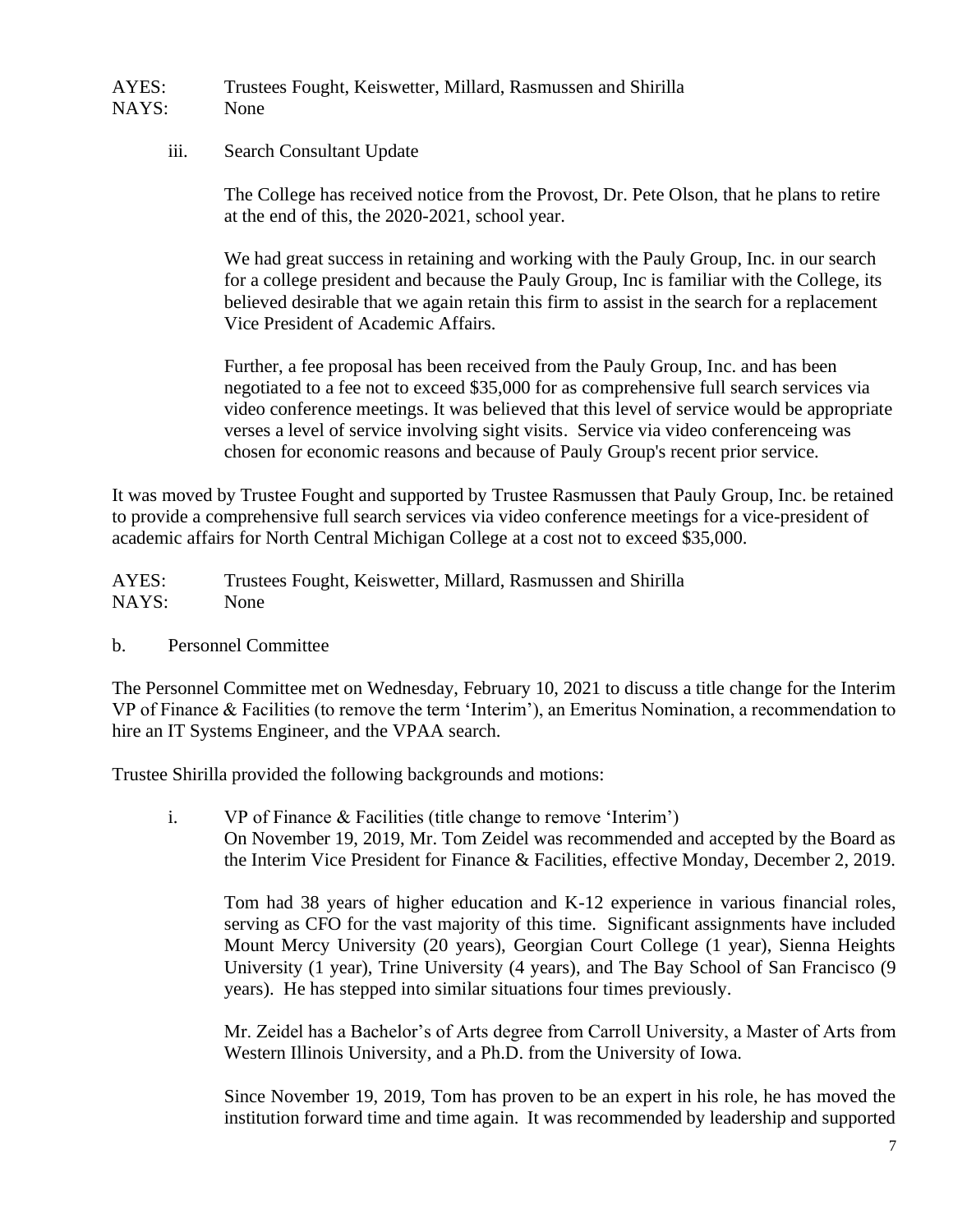by the Personnel Committee that Interim be removed from Tom's title effective, Tuesday February 23, 2021.

It was moved by Trustee Shirilla and supported by Trustee Fought that the Board remove the term 'Interim' from the title of Interim Vice President of Finance & Facilities, and we retain Tom Zeidel to serve in this capacity for North Central Michigan College, effective Tuesday, February 23, 2021.

AYES: Trustees Fought, Keiswetter, Millard, Rasmussen and Shirilla NAYS: None

ii. Emeritus Nomination On Thursday, January 21, 2021 letter was received from the Association of Faculty and Professional Staff nominating the late Professor Lawrence Greene Cummings for the rank of Professor Emeritus at North Central Michigan College.

On behalf of the Association of Faculty and Professional Staff, president of the association, Chet Jessick wrote:

"Professor Cummings devoted his extraordinary career to student learning and success. When we consider the innumerable life-long relationships he forged with his students, illustrated by the outpouring of gratitude, loss, and homage when he passed, it is apparent few can rival his natural ability to connect with others. The wonderfully positive student relationships and professional friendships he created for this institution within and beyond our traditional service area will endure for generations."

"In addition to becoming a master teacher, Professor Cummings was instrumental in developing and supporting life-long learning through travel-based coursework. Understanding that many of our students have never had the opportunity to explore beyond the area where they were born, he championed co-curricular travel learning by linking history and geography to other disciplines such as Sociology and Anthropology. As a result, he has created a cadre of North Central students who are now more adaptive, confident, and culturally aware citizens with an expanded world view."

It was moved by Trustee Shirilla and supported by Trustee Keiswetter that the Board support the nomination of late Professor Lawrence Greene Cummings for the rank of Professor Emeritus at North Central Michigan College.

AYES: Trustees Fought, Keiswetter, Millard, Rasmussen and Shirilla NAYS: None

iii. IT Systems Engineer The IT Systems Engineer position became vacant the end of 2020. The position was posted on December 22, 2020, and a committee of four interviewed two candidates for the position of Systems Engineer; one internal candidate and one external candidate. The committee was pleased to recommend Richard "Travis" Babcock for the position of IT Systems Engineer.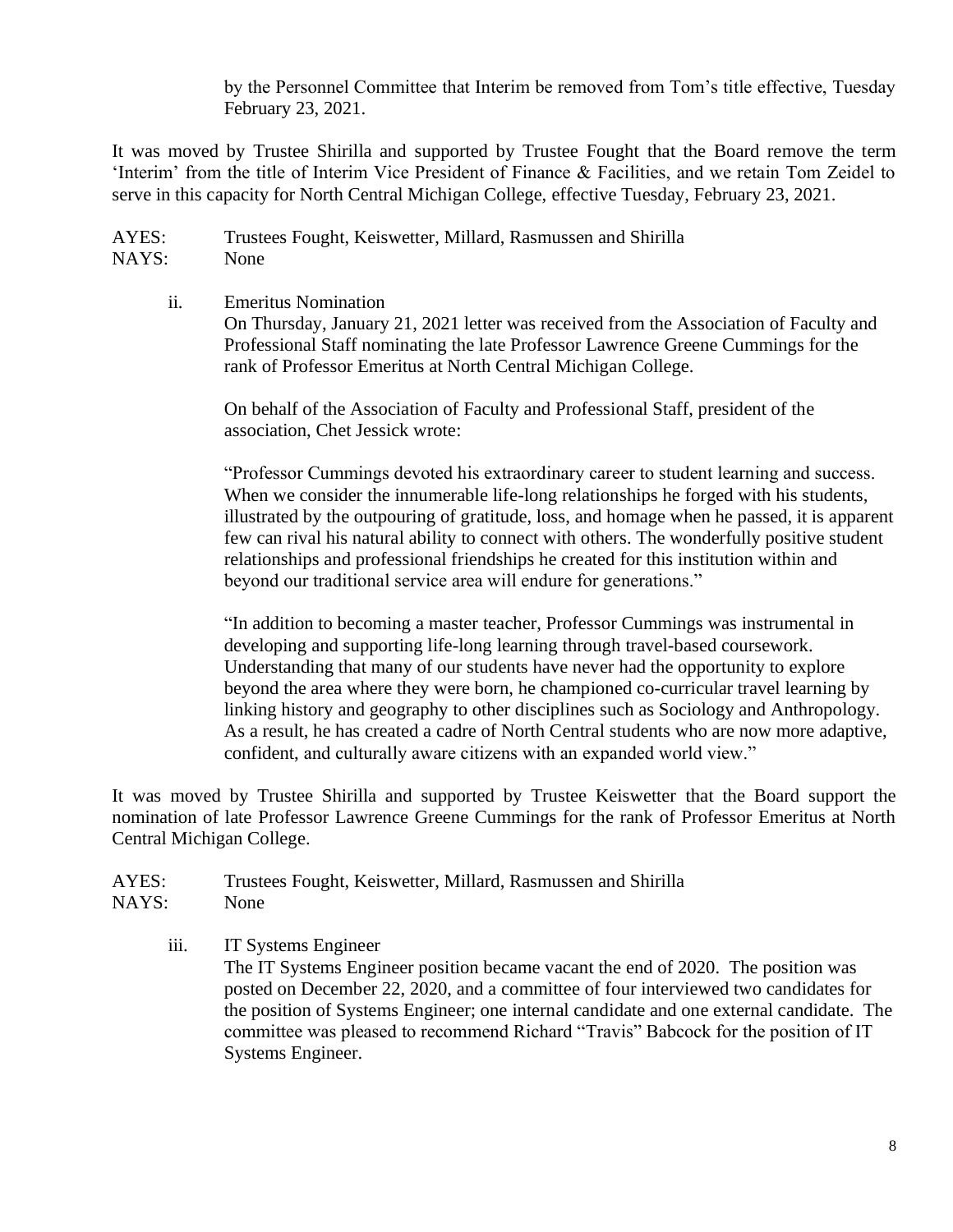Travis has a Bachelor of Science degree from the University of Phoenix in Information Technology. He joined North Central Michigan College in February 2020 as a PC Technician in the IT Department.

The interview committee was impressed with the work Travis had done in his year at the College. He has gone above and beyond serving students and peers; taking on additional responsibilities; and, is a great team member and colleague.

In sum, it was recommended that Travis Babcock be promoted to the position of Systems Engineer per the terms of the following motion.

It was moved by Trustee Shirilla and supported by Trustee Fought that the Board hire Travis Babcock as the IT Systems Engineer, at a starting salary of \$51,000/year, prorated to his start date, February 23, 2021.

AYES: Trustees Fought, Keiswetter, Millard, Rasmussen and Shirilla NAYS: None

c. Bylaws & Policy Committee

The Bylaws & Policy Committee met on Tuesday, February 16, 2021 to review proposed changes to Board Policy 417 Snow Policy, and to consider changes to Board Policy 420 IT Acceptable Use Policy.

Trustee Rasmussen provided the following background and motion:

i. Snow Policy #417

Board Policy 417 Snow Policy was revised December 2020 align the policy with actual practice. Policy and practice now permit an employee to take a vacation or personal day if snowbound when the College is in session.

Since this revision, it was brought to the attention of leadership that the snow policy had not included reference to text alerts or College website communications.

The proposed revisions add text and website communication to the policy and clearly define the process for each location.

It was moved by Trustee Rasmussen and supported by Trustee Keiswetter that the snow policy, policy #417 is accepted as written, which will now include reference to text alerts and College website communication, as well clearly define the policy for each location.

AYES: Trustees Fought, Keiswetter, Millard, Rasmussen and Shirilla NAYS: None

10. OLD BUSINESS None.

#### 11. NEW BUSINESS None.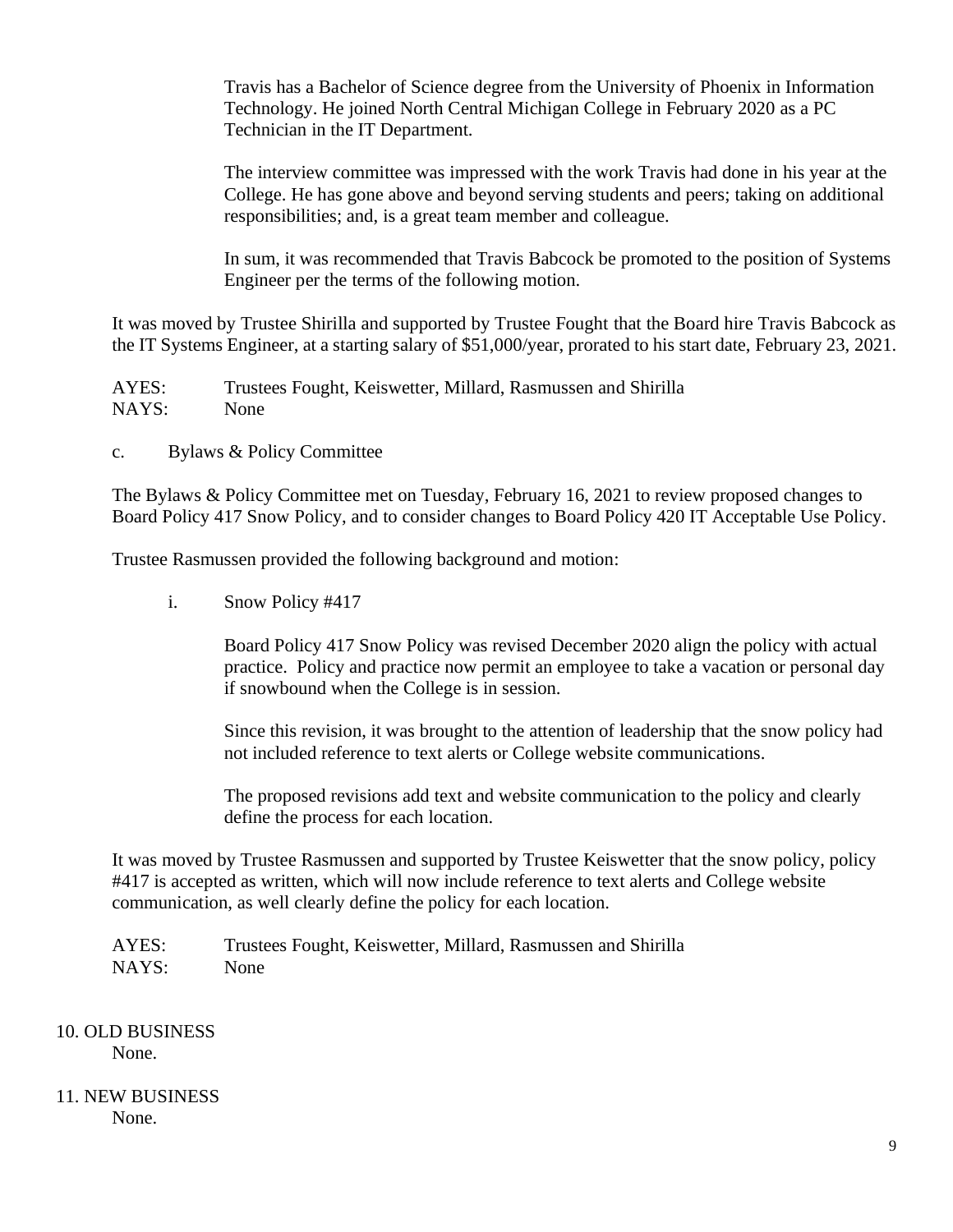## 12. DEPARTMENTAL SUCCES

a. Instructional Technologies Initiatives

Melanie Leaver, Associate Dean of Instructional Technology, was asked by President Finley to take a moment to share some of the new initiatives unfolding.

Melanie shared a PowerPoint presentation reviewed where we've been throughout the course of the pandemic with Brightspace, Office 365, Zoom-Ready Classrooms, RevoLabs Microphones, and supporting the instructors as they were 'unchained' from the traditional methods (sage on stage) of teaching to become 'guides on the side'.

Melanie provided details on how the College worked to make the transition possible through inclusive designs, touch screens, bring your own device (BYOD) wireless sharing, and interactive whiteboards.

Lastly, Melanie spoke to where we are going. She discussed items such as: assisted listening systems and a new function of the BYOD pod where multiple screens are available around the room that allow the students to work together in groups, and them to share with all screens seamlessly. This technology is so new that North Central Michigan College will be the first institution in Michigan to have this technology. A date has not been determined. However, the College is in the planning stage for this technology.

# 13. STUDENT SUCCESS

a. PTK Advisor

President Finley next introduced Chelse Hawkins-Olivo who was appointed early January as North Central Michigan College's Phi Theta Kappa (PTK) Advisor role for the College.

Chelse introduced herself and shared a little about PTK. She explained how PTK is an honor society organization for Community Colleges.

She shared how it is a great opportunity for students achieving academic excellence to be recognized, to support scholarship opportunities and to be part of an organization and build community on campus.

Chelse also shared that they are hitting the ground running, and highlighted the following statistics.

Who is invited to join PTK?

Must have a 3.5 overall GPA and completed at least 12 college credits

This past January 300 North Central students who fit those parameters were invited to join PTK. Of the 300 invited, 12 have thus far joined. However, they have until May  $31<sup>st</sup>$ , 2021 to accept the invitation.

Total NCMC PTK membership is currently 68 current North Central students.

In comparison to other Community Colleges, we received notice from the International PTK Committee that we would be receiving a special recognition which consists of three graduation stoles, which represents that we have achieved at least 15% membership acceptance rate. North Central Michigan College is among 181 Community Colleges across the country who received this recognition.